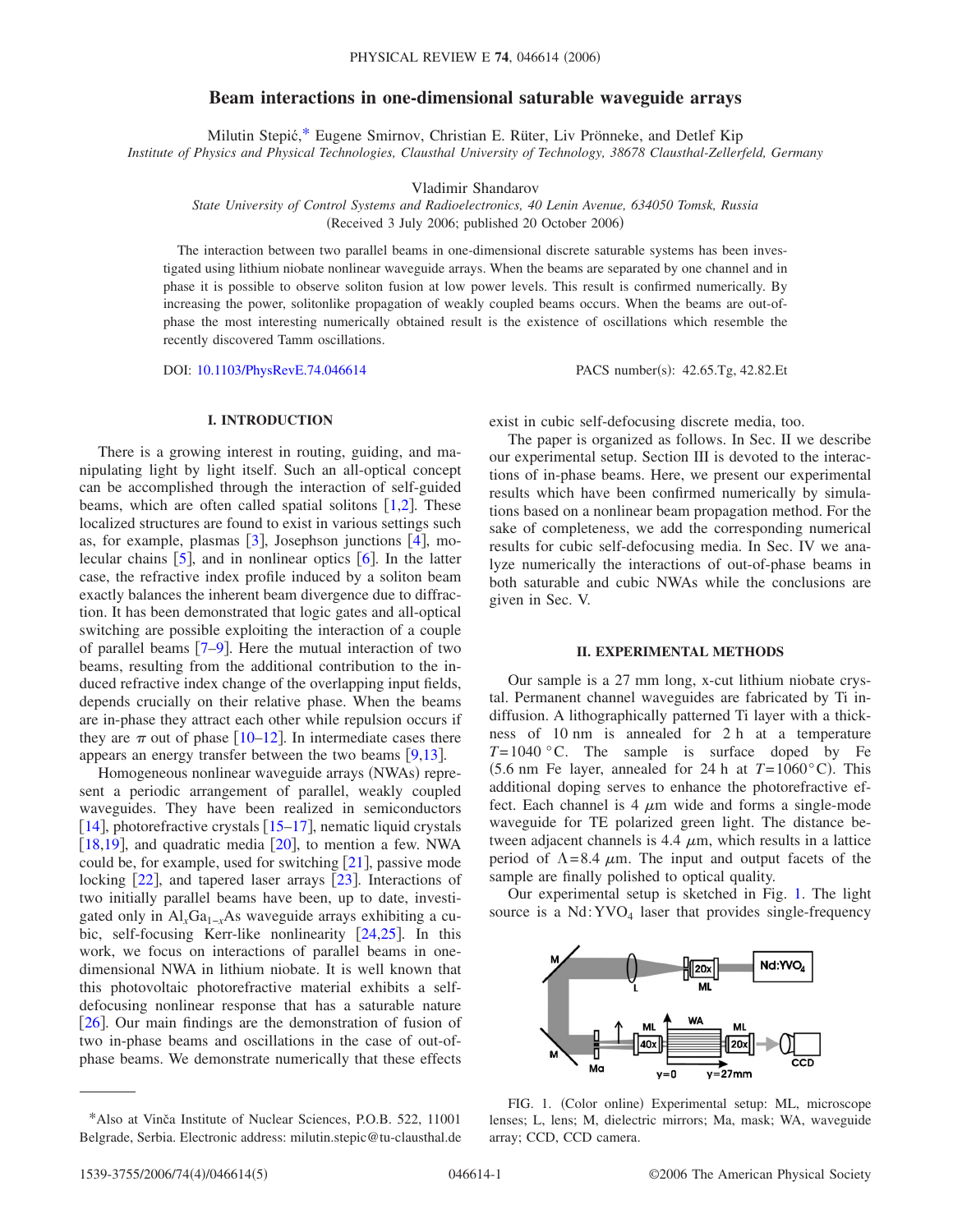<span id="page-1-0"></span>

FIG. 2. (Color online) Discrete diffraction (a)–(c) and nonlinear interaction (d) of two copropagating in-phase beams. The photographs show the corresponding images on the output facet of the NWA when (a) both beams are present; (b), (c) one beam is blocked, and (d) time evolution of two-beam interaction for an input power of  $P \approx 7 \mu W$ .

output at a wavelength  $\lambda$ =532 nm. We form a 3 cm wide quasi-plane wave by means of a beam expander  $(20 \times m)$ croscope lens and collimation by a second lens with focal length  $f = 25$  mm). To excite different light patterns on the input face of the sample, an adequate amplitude mask (titanium on glass substrate) has been fabricated using a laser beam writer. The mask is placed in front of a  $40\times$  microscope lens that images two illuminated holes of the mask with a diameter of 142  $\mu$ m separated by 704  $\mu$ m. This mask transmits two in-phase beams which are adjusted by virtue of the microscope lens in such a way to excite only two channels of the array. As the coupling in our NWA is relatively weak we restrict our study to the case in which these two channels are separated by one channel. Green light from the output facet is collected by another  $20 \times$  microscope lens and imaged onto a CCD camera.

### **III. INTERACTIONS OF IN-PHASE BEAMS**

As is well established, scalar wave propagation in a nonlinear one-dimensional NWA can be modeled within a paraxial approximation by:

$$
i\frac{\partial E}{\partial y} + \frac{1}{2k}\frac{\partial^2 E}{\partial z^2} + k\frac{n(z) + \Delta n_{nl}}{n_s}E = 0.
$$
 (1)

<span id="page-1-2"></span>The propagation coordinate is along the *y*-axis, the amplitude of the electrical field is denoted by *E*, while  $k=2\pi n_s/\lambda$ represents the wave number. Here,  $\lambda$  is the wavelength of the used light in vacuum while  $n_s = 2.2341$  is the extraordinary refractive index of our lithium niobate substrate. The periodically modulated refractive index which defines the nonlinear WA is denoted by  $n(z)$  while  $\Delta n_{nl}$  is the nonlinear refractive index change  $(\Delta n_{\text{nl}} \ll n_s)$ . The periodically modulated refractive index can be well approximated by  $n(z) = 0.01035 \cos^2(\pi z/\Lambda)$ .

In the following we investigate the interaction of two inphase beams separated by one channel on the input facet. In Fig. [2](#page-1-0) we give typical examples of experimentally observed discrete diffraction and nonlinear interaction of the two

<span id="page-1-1"></span>

FIG. 3. (Color online) Comparison of in-phase interaction for different input powers and saturable nonlinearity. (a) Discrete diffraction. (b) Soliton fusion:  $P \approx 0.5 \mu W$ ,  $r=0.43$ . (c) Solitonlike propagation:  $P \approx 7 \mu W$ ,  $r = 4.62$ . (d) A wide structure  $P \approx 25 \mu W$ , *r*=30.

beams, respectively. Here each of the beams has an optical power  $P \approx 7 \mu$ W. An image of discrete diffraction of two beams from the output facet of the lithium niobate NWA is presented in Fig.  $2(a)$  $2(a)$ . In parts (b) and (c) the corresponding images of discrete diffraction when one of the beams is blocked are presented. These light distributions serve us to ensure the correct input excitation with straight propagation within the array (zero transverse wave vector component). In Fig.  $2(d)$  $2(d)$  we monitor the temporal evolution of the interaction of the two beams. After an initial stage of discrete diffraction and a short transient regime a stable, steady state, two-hump structure is formed within a few minutes.

In Fig. [3](#page-1-1) we present experimental results for different power levels of the two parallel beams and compare the obtained results with numerical modeling. For this we solve Eq. ([1](#page-1-2)) numerically by using a nonlinear beam propagation method (BPM). We used the parameters of our WA and a saturable defocusing nonlinearity of the form

$$
\Delta n_{\rm nl} = \Delta n_0 I/(I + I_d),\tag{2}
$$

with amplitude  $|\Delta n_0| = 3 \times 10^{-4}$  and an intensity ratio  $r = I/I_d$ , where  $I_d$  is the so-called dark irradiance and *I* is the light peak intensity.

In Fig.  $3(a)$  $3(a)$  linear discrete diffraction is measured and compared with theory, yielding the corresponding coupling constant of  $L_c$ =3.4 mm of our sample. Experimentally, in the low power regime  $(P \approx 0.5 \mu W)$  in (b) we observe soliton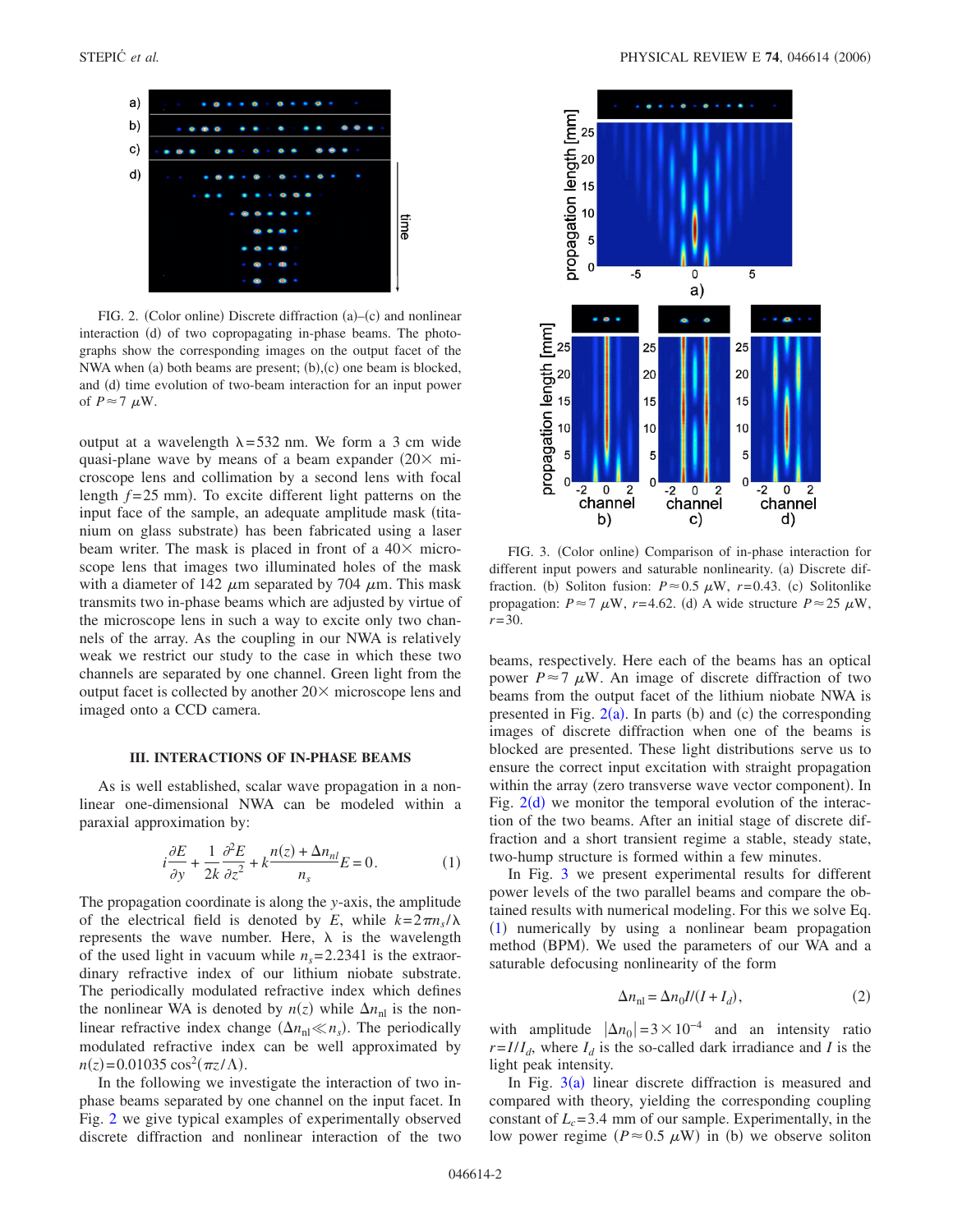<span id="page-2-0"></span>

FIG. 4. (Color online) Read-out of light-induced structures. Upper/lower parts: images from the input facet (top) and the corresponding images from the output facet (bottom). Middle parts: numerical simulation of build-up (a) and single beam propagation  $(b)$ , $(c)$  in the induced structure. (a) Initial two-beam interaction;  $(b)$ and (c) read-out of the induced structure with a probe beam coupled in the left or right input channel, respectively.

fusion in the central channel of the array, in good agreement with the BPM results. This process is absent in the cubic case  $[25]$  $[25]$  $[25]$ . On the other hand, soliton fusion has been observed in both bulk and planar waveguide photorefractive crystals exhibiting a saturable nonlinearity  $[27,28]$  $[27,28]$  $[27,28]$  $[27,28]$ . The formed structure possesses a highly symmetric form of strongly localized mode  $A$  [[29,](#page-4-25)[30](#page-4-26)]. In the regime of mediate power in  $(c)$  it is possible to obtain almost independent, solitonlike propagation of the two beams, as observed for single-channel excitation  $[30]$  $[30]$  $[30]$ . Here one can observe weak oscillations which result in light localization either in the central element or in its first neighbors, which can be understood by the remaining weak evanescent coupling of the two parallel waveguides. This oscillatory behavior has been reported in Ref.  $[25]$  $[25]$  $[25]$ , too. For higher power and thus a stronger effect of saturation we observe a wi[d](#page-1-1)ening of the formed structure [Fig.  $3(d)$ ], again in good agreement with numerics.

It is well known that photorefractive crystals such as strontium barium niobate and lithium niobate have a noninstantaneous nonlinear response  $|31|$  $|31|$  $|31|$ . Depending on light intensities, build-up times in these materials range from a few milliseconds to a few minutes or even hours. Thus, we are able to perform a specific read-out of the light-induced structures that have been presented in Figs. [2](#page-1-0) and [3.](#page-1-1) For this, after recording of stationary refractive index changes we block one of two writing beams. The residual beam is still able to "see" the former light-induced refractive index change, as demonstrated in Fig. [4:](#page-2-0) The two induced waveguides are evanescently coupled to each other, leading to partial energy transfer from one channel to the other.

The fact that the output from the array can be controlled by changing only the power of two beams may be attractive for fast all-optical gating. Therefore, we perform simulations in WA with instantaneous cubic nonlinearity  $[2,11,24,25]$  $[2,11,24,25]$  $[2,11,24,25]$  $[2,11,24,25]$  $[2,11,24,25]$  $[2,11,24,25]$ . In this case we have  $\Delta n_{\text{nl}} = \Delta n_0 I$ . We arbitrarily take, as before,  $|\Delta n_0|$  = 3 × 10<sup>-4</sup> and the abovementioned data for our waveguide array. The most important results shown in Fig.  $5$  [the fusion of solitons in (a) and the solitonlike propagation of

<span id="page-2-1"></span>

FIG. 5. (Color online) Interaction of in-phase beams for cubic nonlinearity: (a) Fusion of two beams with  $\Delta n_{\text{nl}} = 2.8 \times 10^{-5}$ . (b) Nearly independent propagation of two solitonlike beams for  $\Delta n_{\rm nl}$ =6.2 × 10<sup>-5</sup>.

two beams in (b)] reveal that the interaction of two parallel in-phase beams is independent of the type of nonlinearity.

### **IV. INTERACTIONS OF OUT-OF-PHASE BEAMS**

In this section we study numerically interactions of two out-of-phase beams in a NWA for both saturable and cubic defocusing nonlinearities. From the investigation of bulk and waveguide arrays with cubic nonlinearity, it is known that out-of-phase parallel beams will repel each other  $\lceil 10-12,25 \rceil$  $\lceil 10-12,25 \rceil$  $\lceil 10-12,25 \rceil$  $\lceil 10-12,25 \rceil$ .

Some examples of our numerical results are shown in Fig. [6.](#page-3-0) The first four pictures are devoted to the saturable case while the last two are for a cubic (Kerr) nonlinearity. In the low power regime (a) one can recognize the expected repulsive behavior of this interaction while in the high power regime (d), (f) we find a practically independent propagation of two soliton beams. These results are in full agreement with the corresponding findings from self-focusing discrete media with cubic nonlinearity  $[25]$  $[25]$  $[25]$ . However, the oscillations presented in (b), (c), and (e) that are observed for mediate power levels are a completely new phenomenon which resembles the recently observed Tamm oscillations at the interface between a homogeneous substrate and a NWA  $\lceil 32 \rceil$  $\lceil 32 \rceil$  $\lceil 32 \rceil$ . An intuitive explanation is that out-of-phase beams are reflected back from the specific channel for which the Bragg condition is fulfilled. Bloch oscillations  $\left[33\right]$  $\left[33\right]$  $\left[33\right]$  occur as a special case of Tamm oscillations when the repulsive potential is a linear function of the distance from the edge of the array. These oscillations have a promising role in all-optical switching at low power level  $\left[34-36\right]$  $\left[34-36\right]$  $\left[34-36\right]$ . Here it is important to mention that in this section we use the corresponding data of another sample which has an approximately three times shorter coupling length of  $L_c$ =1.1 mm [[37](#page-4-33)]. Namely, as has been shown in Ref.  $|32|$  $|32|$  $|32|$ , the period of Tamm oscillations increases with the growth of the coupling length. Thus, our 27 mm long iron-doped sample is still too short to observe a clear oscillatory behavior. Also, the corresponding data for  $\Delta n_{nl}$  used for the saturable case are around the maximally achievable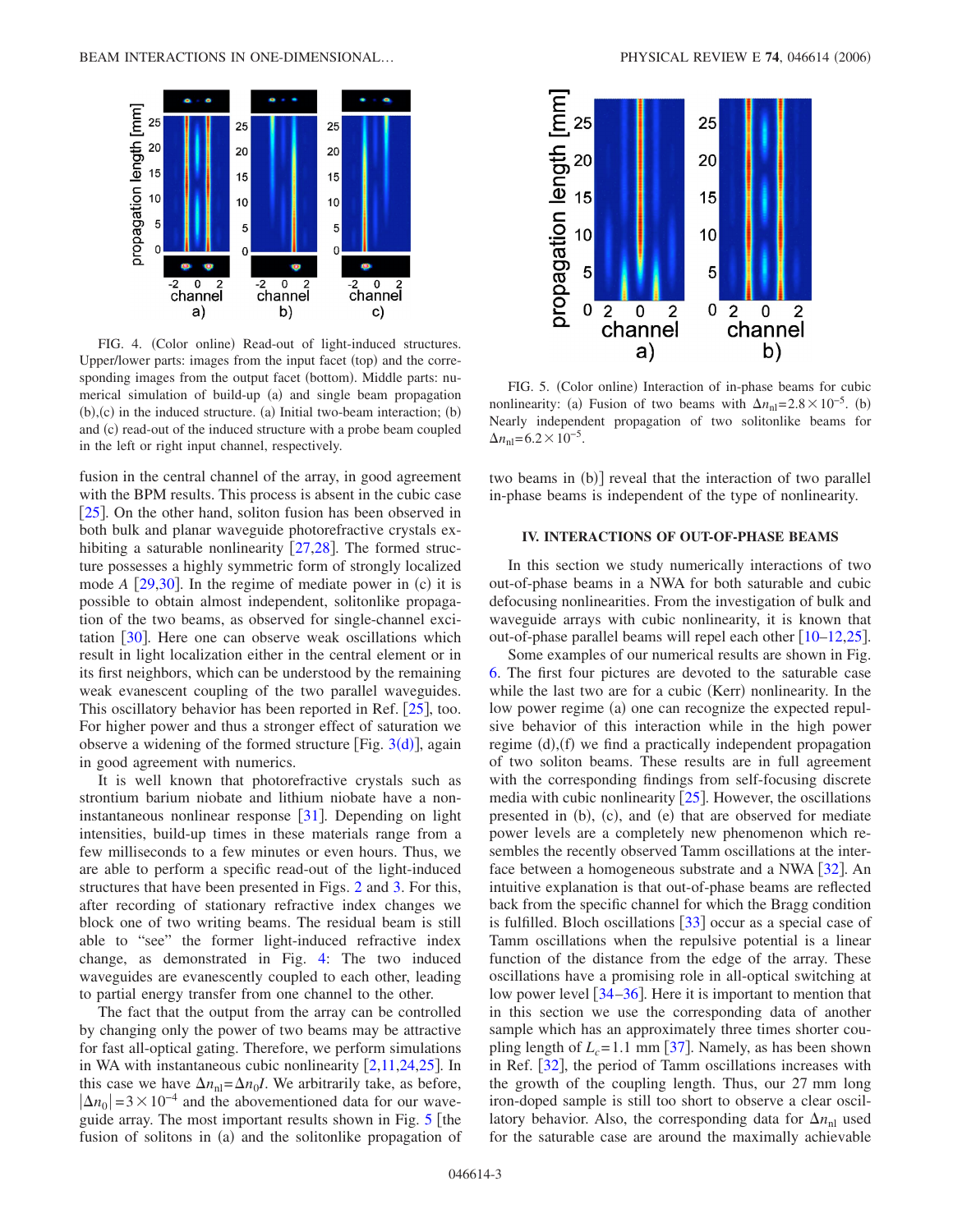<span id="page-3-0"></span>

FIG. 6. (Color online) Interaction of two outof-phase beams in saturable self-defocusing media (a)-(d) and cubic self-defocusing media (e), (f): (a) repulsion for  $\Delta n_{\text{nl}}=9\times10^{-4}$  and *r*=0.6; (b) one oscillation for  $\Delta n_{\text{nl}}=9\times10^{-4}$  and  $r=2.61$ ; (c) two oscillations for  $\Delta n_{\text{nl}}=9\times10^{-4}$ and  $r=5$ ; (d) undisturbed propagation of two solitonlike beams for  $\Delta n_{\text{nl}}=1.15\times10^{-3}$  and *r*=5; (e) one oscillation for  $\Delta n_{\text{nl}}$ =3.65 × 10<sup>-4</sup>; and (f) two solitonlike beams for  $\Delta n_{\text{nl}}=5\times10^{-4}$ .

value of nonlinear refractive index changes in lithium niobate, which is of the order of  $1 \times 10^{-3}$ . For lower values of  $\Delta n_{nl}$  it remains difficult to observe both multiple oscillations and solitonlike propagation of two beams.

Up to now we failed in a formation of stable interference pattern in which out-of-phase beams are separated by only one channel. Also, a direct observation of these oscillations from the top of the sample is not possible because of the rather low average level of scattered light that is superimposed by larger scattering amplitudes from small surface defects. However, an alternative approach has been outlined in Ref.  $\lfloor 36 \rfloor$  $\lfloor 36 \rfloor$  $\lfloor 36 \rfloor$ .

## **V. CONCLUSION**

The interaction between two parallel beams in onedimensional nonlinear waveguide arrays is investigated both experimentally and numerically. As our iron-doped lithium niobate sample has rather low coupling constant we concentrate on the case in which these beams are separated by a single channel. We observe a complete fusion of two in-phase beams at low power level. For higher input power the interaction decreases and nearly independent propagation of two separated solitons is observed. Another phenomenon which does not have an analog in the self-focusing domain is the oscillatory behavior of two out-of-phase beams. Both effects are also obtained numerically in waveguide arrays exhibiting an instantaneous cubic nonlinearity. Finally, our findings are of considerable interest for all-optical gating and switching using discrete soliton interaction in waveguide arrays.

#### **ACKNOWLEDGMENTS**

This work was supported by the German Federal Ministry of Education and Research (BMBF, Grant No. DIP-E6.1), the German Research Foundation (DFG, Grant No. KI482/8-1), and the Ministry of Science and Environmental Protection of Republic Serbia, Project No. 14-1034.